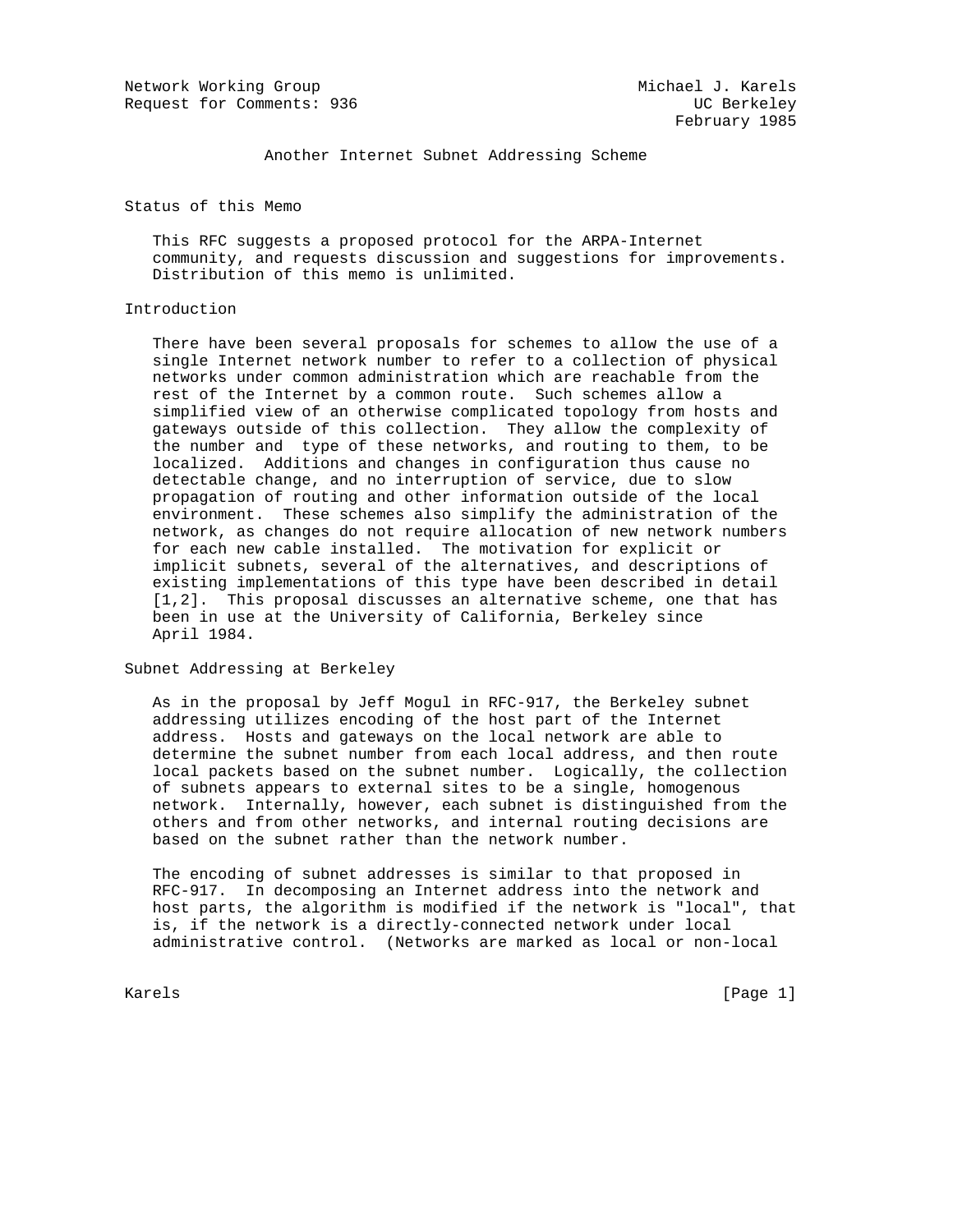RFC 936 February 1985 Another Internet Subnet Addressing Scheme

 at the time each network interface's address is set at boot time.) For local addresses, the host part is examined for a subnet number. Local addresses may be on the main network, or they may be on a subnet. The high-order bit of the host number is used to distinguish between subnets and the main net. If the high-order bit of the host field is set, then the remainder of the high-order byte of the host part is taken to be the subnet number. If the high-order bit is clear, then the address is interpreted in the normal fashion. For Class A networks, using 8-bit subnet fields, this allows a network with up to 127 subnets, each of 65535 hosts maximum, and a main net with 2^23 hosts. Class B nets may include 127 subnets, each of up to 255 hosts, and 32767 hosts on the main net. Class C networks are not currently included in this scheme. They might be reasonably be added, using four bits of the host part for a subnet desgination and four bits for the host, allowing 8 subnets of 15 hosts and 126 hosts on the main net.

 The current implementation does not use subnet numbers separately from the network field, but instead treats the subnet field as an extension of the network field. Functions that previously returned the network number from an address now return a network or network-subnetwork number. Conveniently, Class A subnets are distinguishable from Class B networks, although each is a 16-bit quantity, and Class B subnets are disjoint with Class C network numbers. The net result is that subnets appear to be separate, independent networks with their own routing entries within the network, but outside of the network, they are invisible. There is no current facility at Berkeley for broadcasting on the logical network; broadcasting may be done on each subnet that uses harware capable of broadcast.

## Discussion

 There have been several earlier proposals for methods of allowing several physical networks to share an Internet network designation, and to provide routing within this logical network. RFC-917 proposes a means for encoding the host part of each local address such that the hosts, or the gateways connecting them, are able to determine the physical network for the host. The current proposal is most similar to that scheme; the differences are discussed in detail below.

 Another proposal (RFC-925) involves the use of intelligent gateways to perform routing for unmodified hosts, using an Address Resolution Protocol (ARP) [2]. This has the advantage of placing all modifications in the gateways, but is likely to require additional routing protocols and caching mechanisms in the gateways in order to avoid excessive broadcasts for address resolution. A modification of

Karels [Page 2]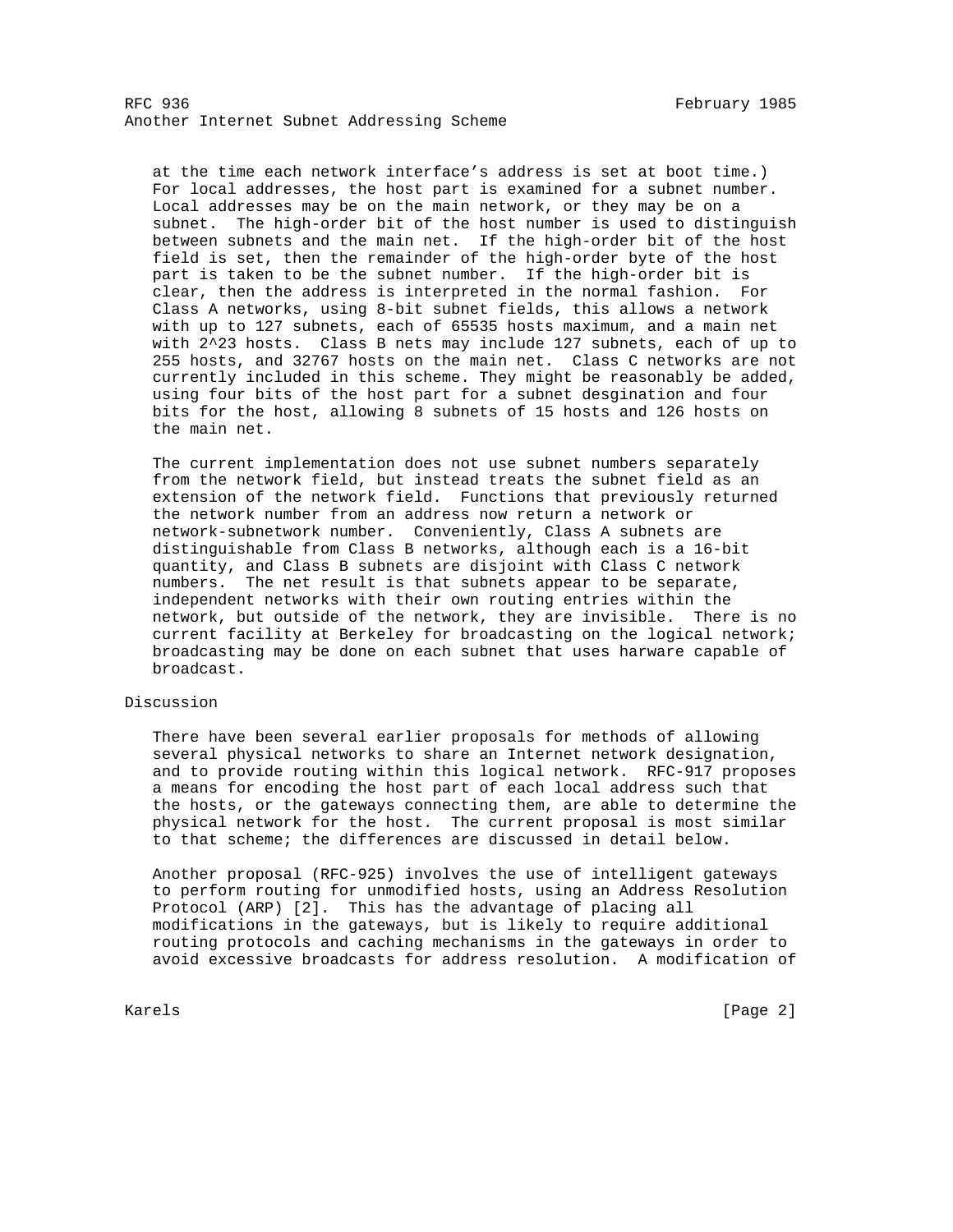this method is to perform encoding of subnets within host addresses by convention to simplify the routing in the gateways, without modifying host software to recognize these subnet addresses. These techniques were not considered for use at Berkeley, because all packet forwarding was being done by multi- homed hosts, all of which ran the same software as the singly-homed hosts (4.2BSD Unix).

 The most recent proposal, RFC-932 [3], provides subnetting by encoding the network part of the Internet address rather than the host part. Ordinary hosts need not know of this convention, eliminating the need for modification to host software. Gateways would be able to take advantage of this encoding to compress the routing information for the collection of networks into a single entry. Unfortunately, implementation of that scheme would require a fairly concerted transition by the gateways of the Internet, or the transition period would be likely to overflow the routing tables in the existing gateways. All of the hosts on the larger networks would be forced to change addresses from their current Class A or B addresses to "B 1/2" addresses. There are a limited number (4096) of blocks of Class C addresses available using this encoding. The number of universities and other organizations having already implemented subnets or contemplating their installation argues for a more extensible scheme, as well as one that can be implemented more quickly.

 The current proposal is most similar to that of RFC-917; indeed, the two implementations are nearly compatible. There are two differences of significance. First, the use of a bit to distinguish subnetted addresses from non-subnetted addresses allows both smaller subnets and a larger (physical or logical) main network. Half of the host addresses within a Class A or B network are reserved for use in subnets, the other half are available for the primary net. This may useful when using a hardware medium that is capable of supporting large numbers of hosts or for transparent subnetting (e.g. using ARP-based bridges). The corresponding disadvantage is that fewer subnets may be supported. The allocation of bits between the subnet number and the host field could be adjusted, but for Class B networks, neither is excessively large. Given the limited address space of the current Internet addressing, this is a difficult choice.

 The second difference is that the width of the subnet field is fixed in advance. This simplifies the already-too-complicated code to interpret Internet addresses, and avoids the bootstrap problem. If the subnet field width is to be determined dynamically, some fraction of the hosts on a network must be prepared to specify this value, and the situation will be unworkable if one of these hosts does not make the correct choice or none are accessible when other machines come

Karels [Page 3] [Page 3] [Page 3] [Page 3] [Page 3] [Page 3] [Page 3] [Page 3] [Page 3] [Page 3] [Page 3] [Page 3] [Page 3] [Page 3] [Page 3] [Page 3] [Page 3] [Page 3] [Page 3] [Page 3] [Page 3] [Page 3] [Page 3] [Page 3]